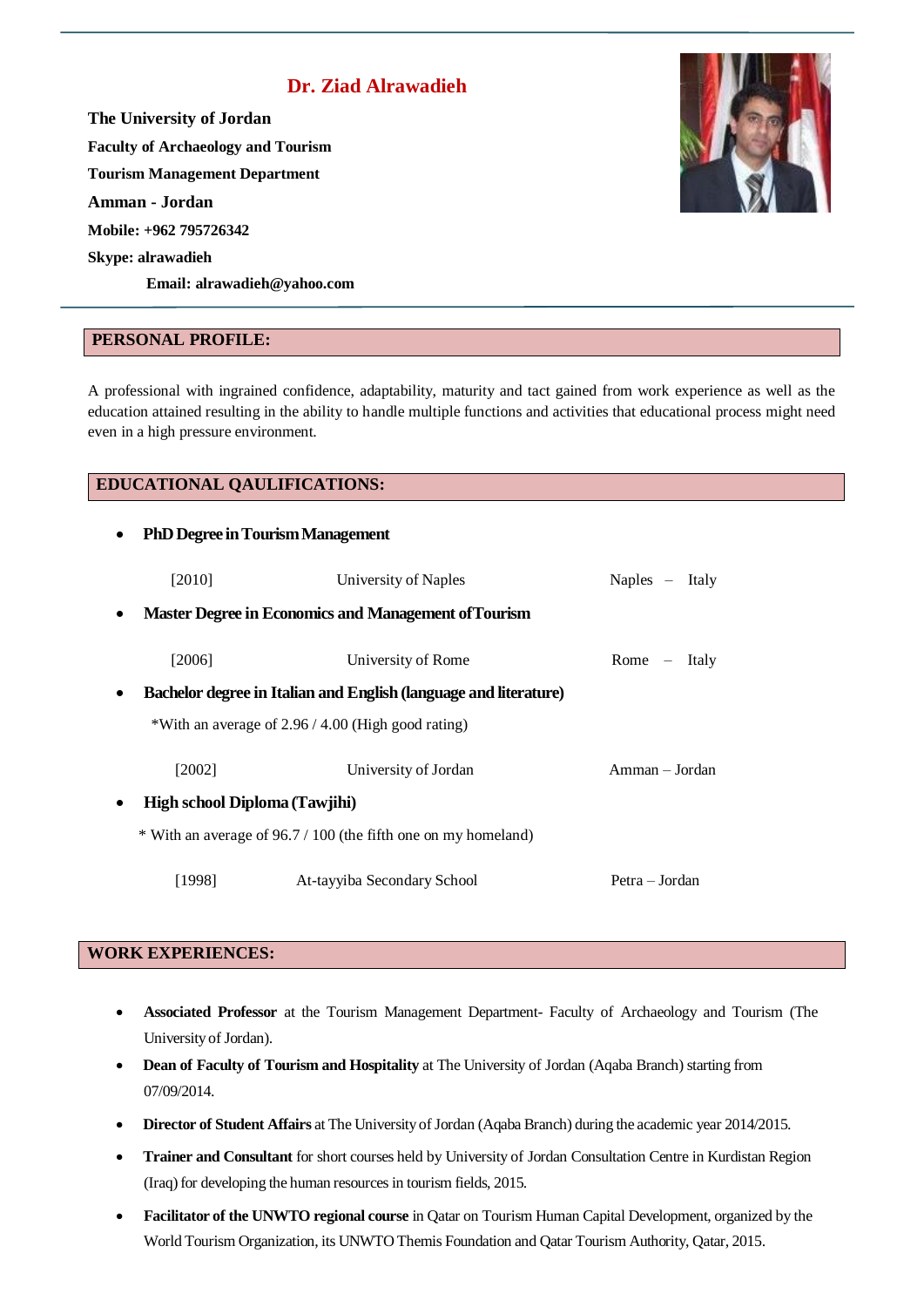- **Director of Media, Public and Cultural Relations Unit** at The University of Jordan starting from 1/5/2013 till 07/09/2014.
- **Head of TourismManagement Department** at Jordan Universitystarting from 2011 till 2013.
- **Assistant Professor** at the Tourism Management Department- Faculty of Archaeology and Tourism (The University of Jordan) Starting from the first semester of the academic year 2011/2012.
- **Head of Tourism and Hospitality Department** at Prince Sultan College for Tourism and Business- Al-Faisal University during the academic year2010/2011.
- **Head of Student Affairs Division** at Prince Sultan College for Tourism and Business- Al-Faisal University during the academic year 2010/2011.
- **The Supervisor of the Training Programs** in tourism and hospitality fields funded by the Saudi Human Resources Development Fund, and held at Prince Sultan College for Tourism and Business- Al-Faisal University, during the academic year 2010/2011.
- **Assistant Professor** at the Department of Tourism and Travel, Prince Sultan College for Tourism and Business-Al-Faisal University, Starting from the first semester of the academic year 2010/2011.
- **Part Time Lecturer** at Tourism Management Department- Jordan Applied University College (Ammoun), in the summer semester of the academic year 2009/2010.
- Part Time Lecturer at Tourism Management Department- Faculty of Archaeology and Tourism of Jordan University, Starting from the second semester of the academic year 2009/2010.
- **Visiting Scholar** in the Center for Tourism and Cultural Change at Leeds Metropolitan University, from June till December 2009.
- **Assessor** in the Jordanian Higher Commission for Accreditation in tourism and hospitality fields.
- **Member** of the committee for setting the criteria of accreditation and qualityin tourismand hospitality fields**.**
- **Administrator** in the Registration and Admission Unit (Jordan University), from 2002 till 2005.
- Member of the higher committee for graduation ceremony and the committee for the year book at the University of Jordanfor the academic year 2013/2014**.**
- Member of the committee for UJ NEWSLETTER at the University of Jordan for the academic year 2013/2014**.**
- **Editor** in Saut Attalaba Newspaper (Jordan University) from1999 till 2002.

#### **KEY ACHIEVEMENTS AND AWARDS:**

- Prize of creative writing from Jordan University, 2000.
- Prize of Creative writing from Amman private University, 2001.
- National Award for creative writing, Amman, 2005.
- A scholarship from the Ministry of Higher Education to pursue the B.A, in modern languages 1998.
- A scholarship from the Italian Government to pursue master degree in Tourism, 2005.
- A scholarship from University of Naples to pursue PhD in Tourism Management, 2006.
- Philadelphia Prize for the best book in 2013, conferred in May 2014.

#### **MANAGEMENT SKILLS:**

 Excellent organisational and decision making skills to successfully overcome adverse situations both academically and professionally.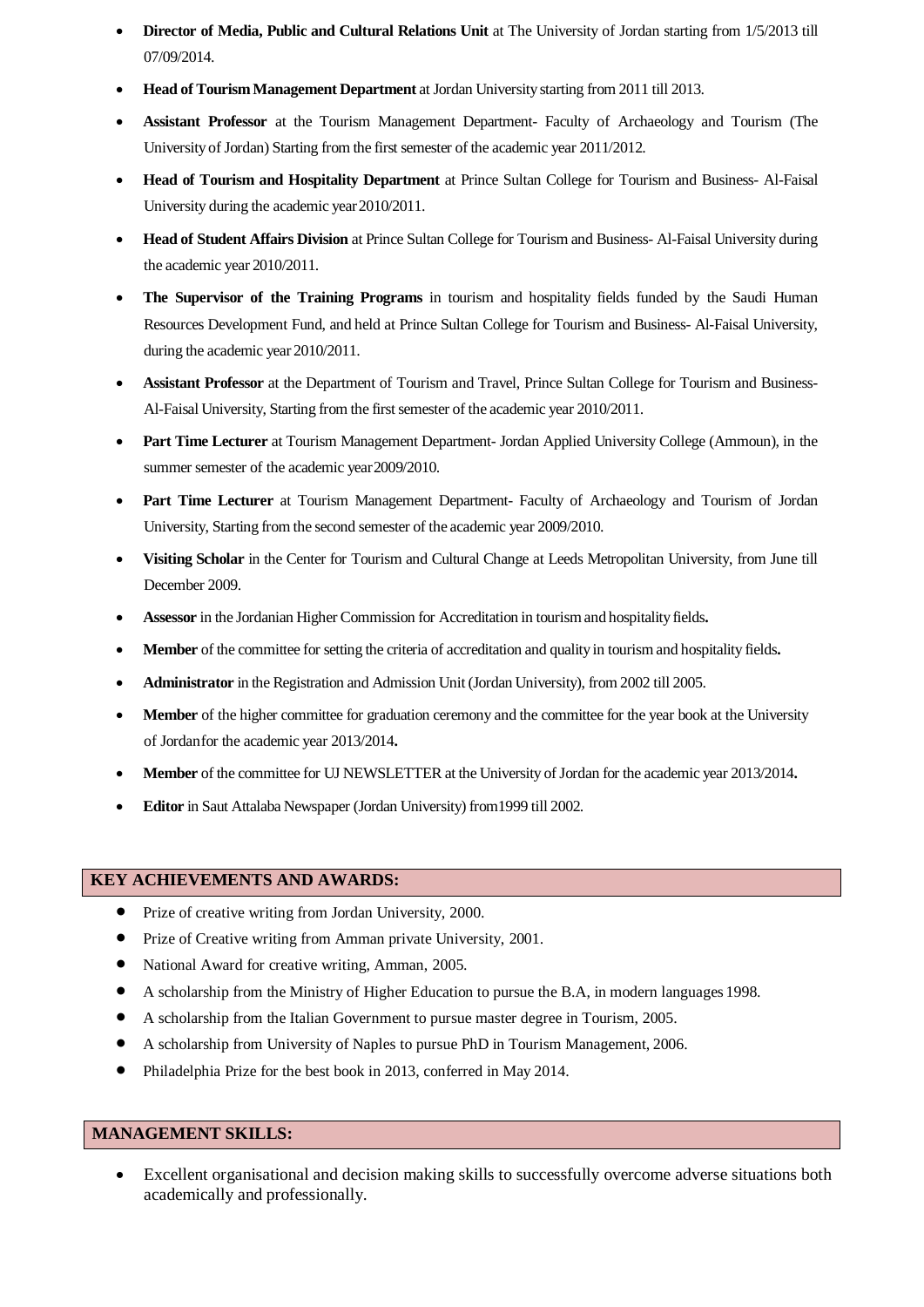- Excellent team player with the ability to lead a team and motivate team members towards achieving targets.
- Possesses superior communication and interpersonal skills to interact with diverse groups of people.

#### **PUBLICATIONS AND RESEARCHES:**

- ALRAWADIEH Z., (2007). "Almuthalth Al-Dhabi: Petra, Wadi Rum Wel Aqaba" (Golden Triangular: Petra, Wadi Rum and Aqaba). 2007. Published by Amman Municipality.
- ALRAWADIEH Z., (2010), The Jordanian National Tourism System, the PhD dissertation, Universita' degli Studi di Napoli "Federico II".
- ALRAWADIEH Z., (2010). Tourism Impact on the Dialogue between Cultures, presented in a conference in Portugal, and it has been published in the collection of "From Here to Diversity: Globalization and Intercultural Dialogues" edited by Clara Sarmento, Cambridge Scholars Publishing, UK.
- ALRAWADIEH Z., (2011), Royal Jordanian Airlines and its impact on the competitiveness of Jordanian tourist product:, University of King Soud Journal for Tourism and Archaeology, Vol. 4.
- Alrawadieh, Ziad and Johnson, Deborah (2012) Building Sports Tourism and Event Portfolios Key Success Factors in Middle East Sports Tourism: A Case Study. London Journal of Tourism, Sport and Creative Industries. 01/2012; 6(7):30-41.
- ALRAWADIEH Z., (2013) Everyday Life of the Nabataeans in Ancient Petra: A Modern Tourism Product, Studies on the Nabataean Culture, Refereed proceedings of the International Conference on the Nabataeans Culture, Deanship of Scientific Research - University of Jordan, Vol. 1, pp.159-169.
- ALRAWADIEH Z., (2013) Ecotourism: Concepts, Principles and Attractions (in Arabic), Addustour Press, Amman.
- ALRAWADIEH Z., (2015) Tour Guiding, Deanship of Scientific Research, University of Jordan, Amman.
- ALRAWADIEH Ziad and Zaid ALRAWADIEH , (2015) The Study Motivations and Preferences of Students Majoring in Hospitality and Tourism Management-Related Programs: a Study of Students in Jordan, Journal of Tourismology, Vol 1, No 1, pp. 16-30.
- ALRAWADIEH Ziad and Zaid ALRAWADIEH , (2015) Insights into the Tourist Movement between Turkey and Jordan, Journal of Turizm & Araştırma Dergisi, Vol 4, No 1.
- ALRAWADIEH Z., (2015). The Impact of Heritage Sites Development on the Diversification of the Tourism Product: Taybet Zaman as a case study, Scientific Journal of the Faculty of Tourism and Hospitality (Fayoum University), Vol. 9, No. (1/2).

#### **CONFERENCES:**

- The Oasis Road forum (environmental issues), in Alghardaia Region, Algeria, April 2005.
- The Euro-Mediterranean conference on people with a handicap, Gozo-Malta, November 2005.
- HERITY (Heritage-Quality) International Conference on Current Conditions of the Heritage Sites, Rome from 5- 8 December 2006.
- Conference of "Settlement of Conflicts through Cultural Dialogue", Amsterdam-Netherlands, 2007.
- The Arab-European meeting about regional networks building, Alexandria (Egypt), 2007.
- The Third Arab Youth Forum, Alexandria (Egypt), 2008.
- The Fifth Arab Reform Forum, Alexandria (Egypt), 27 February 3 March 2008.